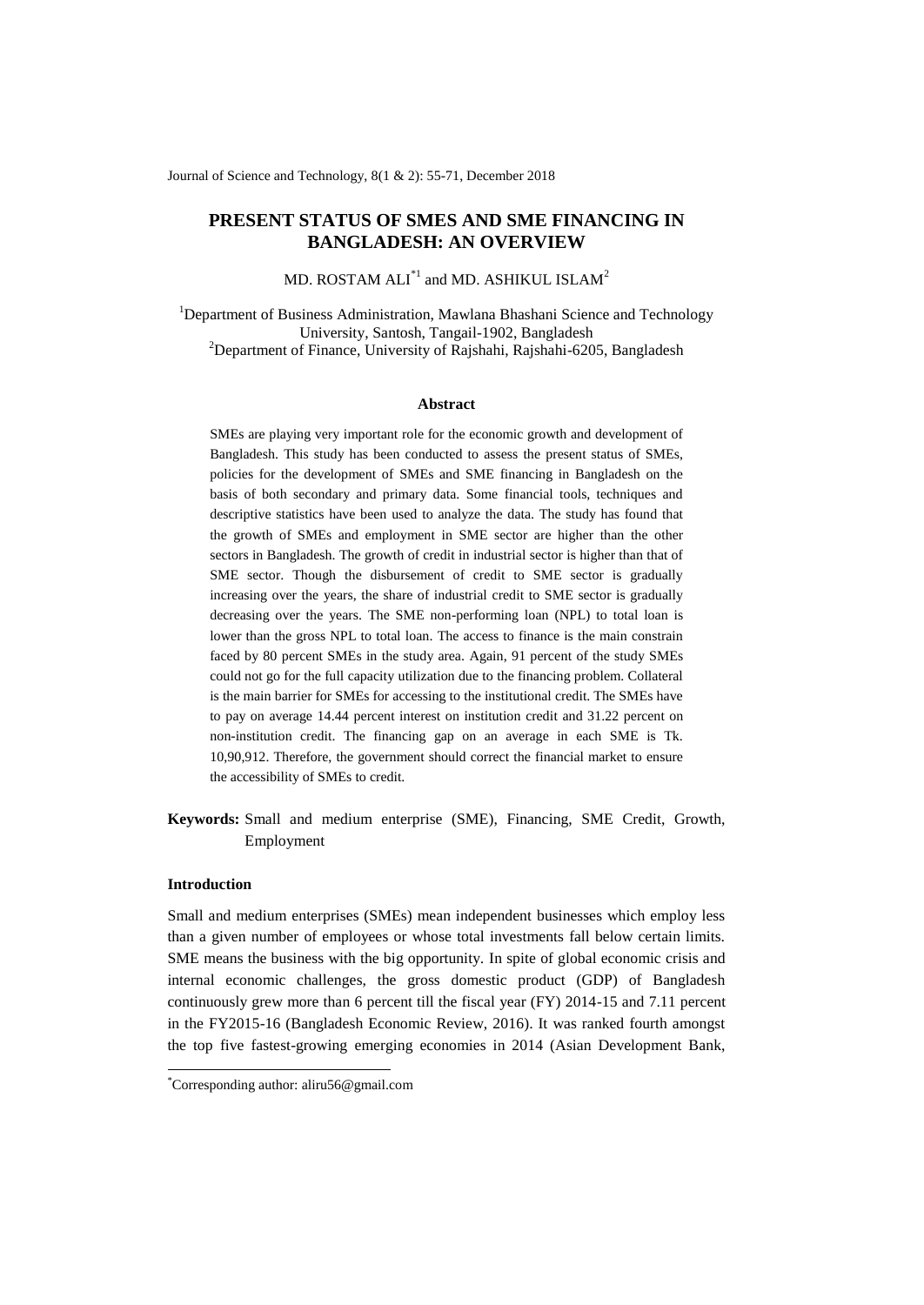2014). SMEs are playing very important role for the economy of Bangladesh. SMEs are considered as a vital instrument for new employment generation, poverty alleviation and rapid industrialization (Ahmed, 2009). These enterprises are considered as engines of economic growth and the prime mover of any economy around the world. All countries are trying hard to develop entrepreneurs, promote SMEs and facilitating their graduation into large industries for rapid industrialization (Abdin, 2015). Economists, development workers, concerned policy makers and innovators suggest different tools, techniques, methods, and approaches for SME development around the world based on size, capacity and features of the economy. For example, Japanese "One Village One Product" and Chinese "One Region One Industry" and Michel Porter"s Global Village are widelyknown approaches of SME development (Ibid). In the global world, the market is volatile and competitive due to the liberalization of the economy. SMEs accelerate the entrepreneurial skills which help the entrepreneurs to adjust the business with changing market conditions by diversifying economic activities (Helal uz Zaman and Md. Jahirul Islam, 2011). At the same time, the SMEs of Bangladesh are facing many problems. Along with other problems, financing is the major problem faced by most of the SMEs in Bangladesh (Taslim, 2014). If the financing problems had been solved, the SMEs could have contributed more to the economy. Venture capital, bank syndication scheme, HRD in financial institutions and in government offices, training and development etc. as potential tools of eliminating the constrains of SMEs financing (Chowdhury, Azam, and Islam, 2013). The performance of SMEs did not fulfill the expectation of the Bangladesh may be due to the lack of access to institutional financing, lack of consumer base market for SMEs products and non-availability of formal SMEs entrepreneur development initiatives. Therefore, appropriate policies and government initiatives should be taken along with ensuring infrastructural enhancement to face the challenges of SMEs for the further development of this sector (Qamruzzaman, 2015). Medium to long-term credit, limited access to market opportunities, technology and expertise, business information, lack of suitable incentives, inefficient and limited services from relevant government agencies as well as poor capacity of entrepreneurs are other reasons for the slow growth of SMEs (Alam, and Ullah, 2013). The success rate of SME financing is very high as well as it contributes to the GDP in Bangladesh but disbursement of SME loan is lower than industrials loan (Bosri, 2016). Indeed, the implementation of appropriate policies and strategies is a prerequisite to harness sustainable competitiveness of SMEs around the country (Alam, and Ullah, 2006).Therefore, the SME sector should be given priority by providing some facilities and financial services for the development and expansion of this sector. This study has been conducted to draw an overview of SMEs and SME financing in Bangladesh. The specific objectives of this study are: to study the present status of SMEs in Bangladesh; to study the policies for the development of SMEs and SME financing in Bangladesh; and to study the trend of SME financing in Bangladesh.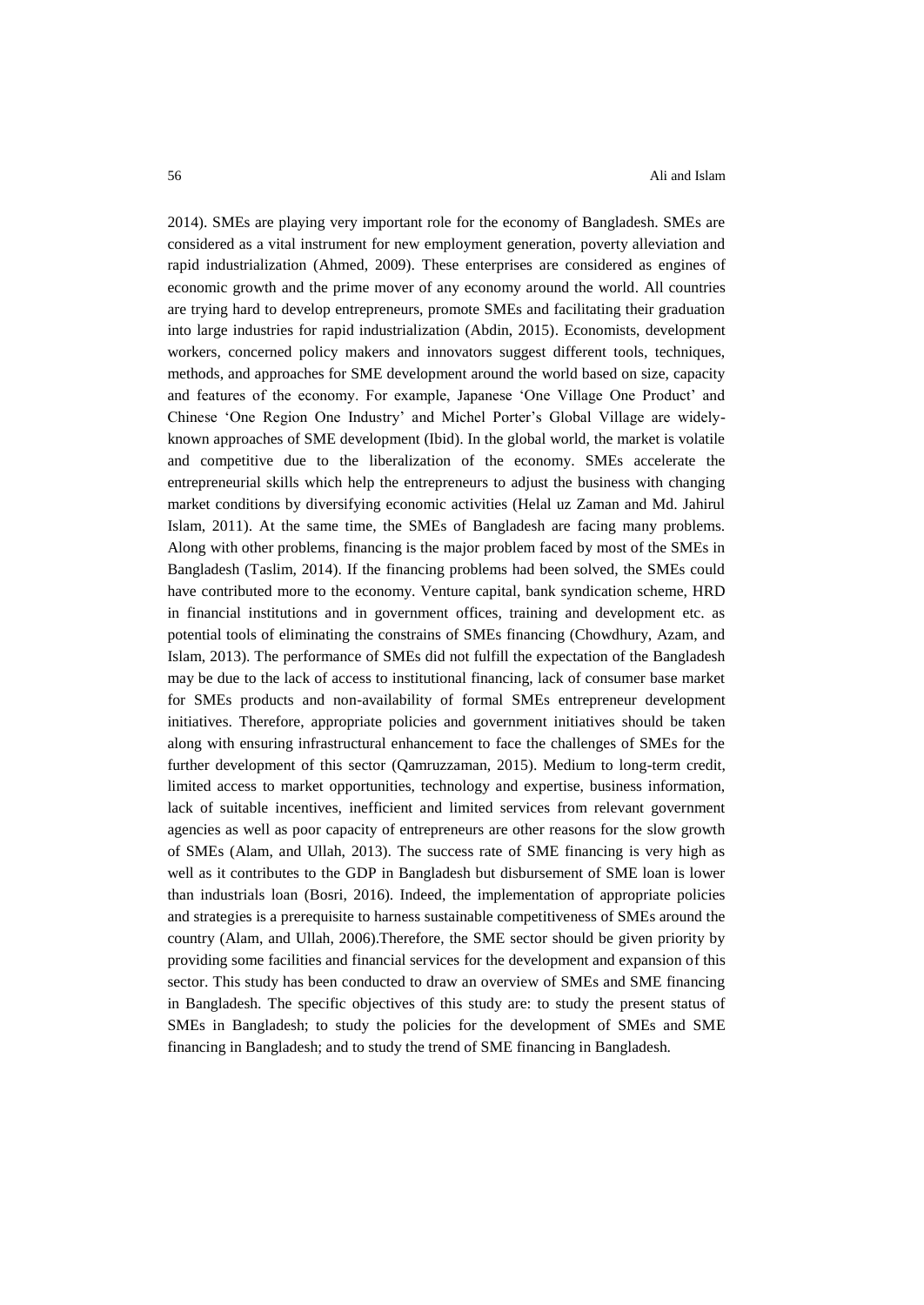### **Materials and Methods**

This study is descriptive in nature base on both primary and secondary data. To collect the primary data, the survey method has been used with a structure questionnaire. One hundred entrepreneurs (Respondents) of the SMEs in Rajshahi district have been interviewed under convenient sampling technique from the period of April, 2017 to May, 2017. The secondary data have been collected from government documents of related government offices, journals, websites and the newspares. Some financial tools, techniques and descriptive statistics have been used to analyze the data. In this study, to know the growth rate, the following formula (compound annual growth rate) has been used:

The annual growth rate  $=$   $(\frac{\text{Equating value}}{\text{Beginning Value}})$  $\frac{1}{\text{No.of}}$ Yeays $-1$ 

The formula which has been used to calculate the interest rate is:  $i = \frac{1}{p}$ 

Where,  $i =$  Interest rate, I = Amount paid in interest, P = Principal amount, T = Time period (In year)

When the principal amount of loan with interest is repaid on the installment basis with the same amount at each installment, then it is considered the ordinary annuity. Ordinary annuity means each payment is made at the end of the period. In this case, the "trial and error" method has been used to calculate the interest rate. The formula which has been used to calculate the interest rate of the annuity under the 'trial and error' method is explained below:

$$
i = LR - [\frac{{\sf P} {\sf VIFA}_{i,n}-{F}_{LR}}{{F}_{LR}-{F}_{HR}} \times (HR-LR)]
$$

Where,  $i =$  Interest rate

LR= Lower interest rate

 $HR = Higher$  interest rate

 $F_{LR}$  = Factor at lower rate from the financial table

 $F_{HR}$  = Factor at a higher rate from the financial table

Again, PVIFA<sub>i,n</sub> = Present value interest factor of an (ordinary) annuity at a given interest rate (i) and number of the time period (n)

So, 
$$
PVIFA_{i,n} = \frac{PVA}{PMT}
$$

Here, PVA = Present value of annuity (The Borrowing Amount)

PMT = Payment is made at each period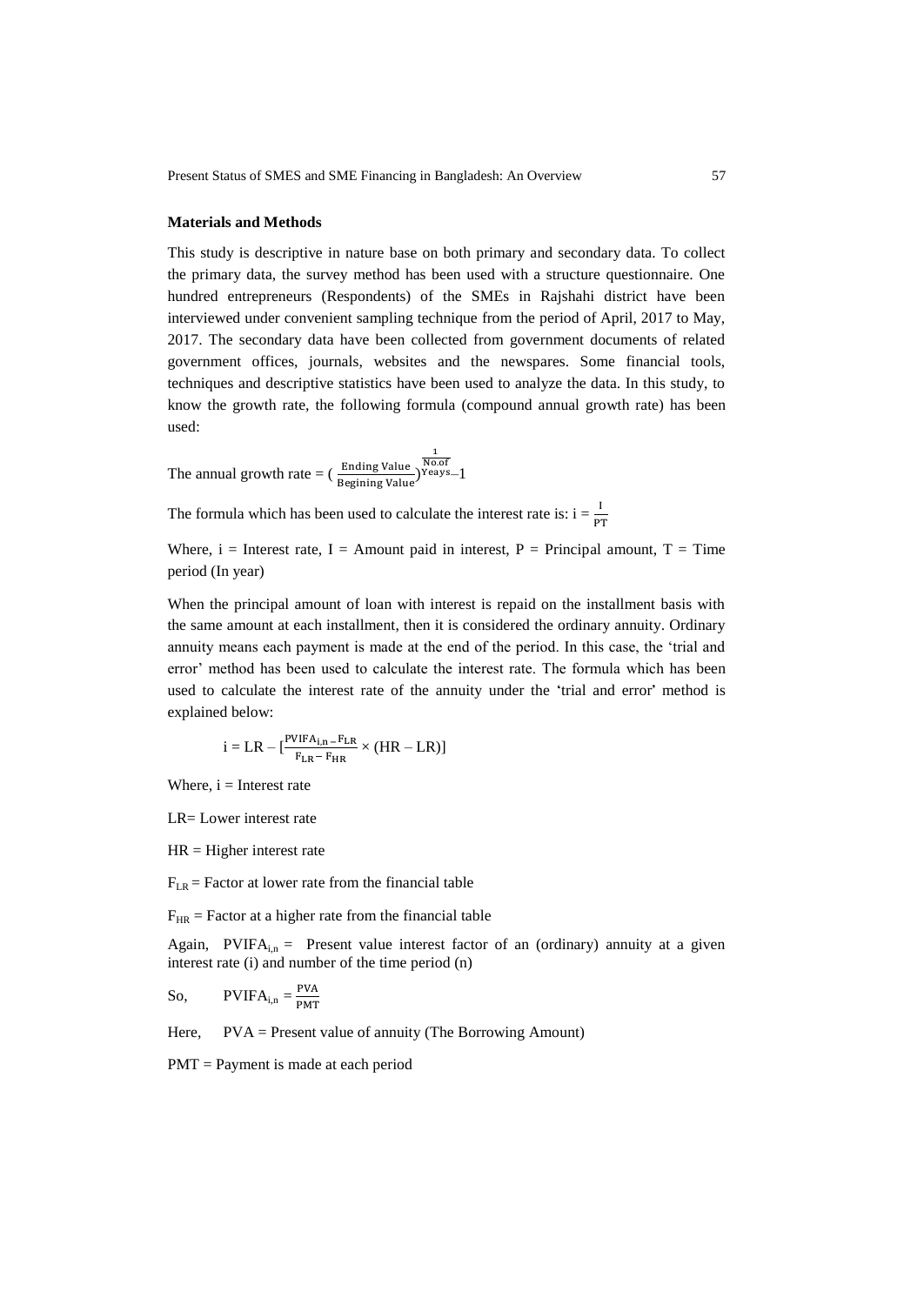Actually, the authors have used the Microsoft Excel.2010 software to calculate the interest rate.

The lack of funding available from the financial sector for SMEs that could be used productively if the fund was available, but the SMEs cannot obtain this fund from the formal sector is defined as SME financing gap. The financing gap in SME sector has been calculated on the basis of the following way.

Financing Gap = Demand for SME credit - Supply of SME credit

Where,

Demand for SME credit  $=$  Amount of institutional credit got by SMEs  $+$  Amount of institutional credit required more + Amount of loan from semi-formal sources + Amount of loan from informal sources.

Supply of SME credit = Amount of loan got from the formal sector

## **Results and Discussion**

Bangladesh is an agricultural country, but the contribution of the agricultural sector to GDP and employment is gradually decreasing, and the industrial sector is gradually increasing. Agriculture is no longer the predominant source of income in the Bangladeshi economy. The economy of Bangladesh is transforming from a predominantly agricultural based production structure towards more non-farm based production activities.

### *Non-farm Enterprises in Bangladesh*

The total number of non-farm economic units in the economic census  $2001 \& 03$  was 37,08,152 which has been increased to 78,18,565 in the economic census 2013. It implies that over the two census periods (2001  $\&$  03 to 2013), the economic units have been increased by 110.85 percent (Economic census, 2013). The following table shows the data on establishments by types and location. Based on the definition of National Industrial Policy 2010 the establishments have been classified into five such as cottage, micro, small, medium and large.

The table 1 shows the cottage industries hold the maximum share of the total economic units with an outstanding number 68,42,884 (87.52%) followed by small with 8,59,318 (10.99%), micro with 1,04,007 (1.33%), medium with 7,106 (0.09%) large with 5,250 (0.07%) and SME with 8,66,424 (11.08%). This table also shows that almost all the SMEs (96.09%) are in the service and trade sector where only 3.91 percent are in the manufacturing sector. It is also found that the share of cottage establishments is higher in the rural region than the urban. On the other hand, the share of large establishments is higher in the urban region than the rural. Again, the share of establishments in the SMEs sector is almost same in both rural and urban regions.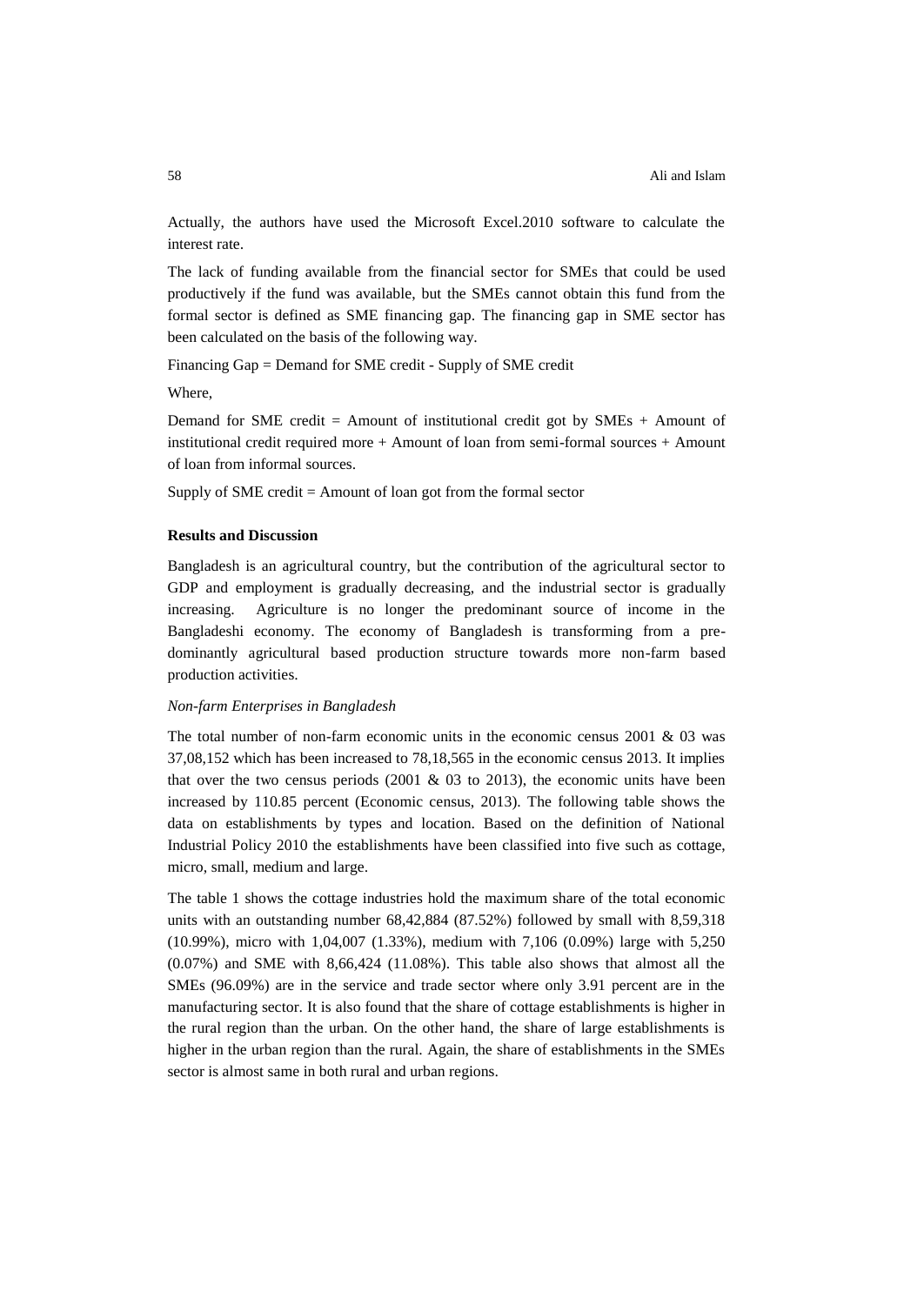|                          | Cottage     | Micro      | Small                 | Medium                               | Large       | Total       | <b>SME</b>  |
|--------------------------|-------------|------------|-----------------------|--------------------------------------|-------------|-------------|-------------|
| No. of<br>Establishments | 6842884     | 104007     | 859318                | 7106                                 | 5250        | 7818565     | 866424      |
| Share of total<br>units  | 87.52%      | 1.33%      | 10.99%                | 0.09%                                | 0.07%       | 100.00%     | 11.08%      |
|                          |             |            | Sectorial Composition |                                      |             |             |             |
| Manufacturing            | 727233      | 104007     | 30890                 | 2991                                 | 3123        | 868244      | 33881       |
|                          | $(10.63\%)$ | $(100\%)$  | $(3.59\%)$            | $(42.09\%)$                          | $(59.49\%)$ | $(11.10\%)$ | $(3.91\%)$  |
| Trades and               | 6115651     | $\Omega$   | 828428                | 4115                                 | 2127        | 6950321     | 832543      |
| Service                  | (89.37%)    | $(0.00\%)$ | $(96.41\%)$           | $(57.91\%)$                          | $(40.51\%)$ | $(88.90\%)$ | $(96.09\%)$ |
|                          |             |            |                       | Number of Establishments by Location |             |             |             |
| Urban                    | 1730150     | 41112      | 450601                | 4141                                 | 3542        | 2229546     | 454742      |
|                          | (25.28%)    | (39.53%)   | $(52.44\%)$           | (58.27%)                             | (67.47%)    | $(28.52\%)$ | $(52.48\%)$ |
| Rural                    | 5112734     | 62895      | 408717                | 2965                                 | 1708        | 5589019     | 411682      |
|                          | (74.72%)    | (60.47%)   | (47.56%)              | (41.73%)                             | (32.53%)    | $(71.48\%)$ | (47.52%)    |

**Table 1.** Total Non-farm Enterprises in Bangladesh

Source: Economic Census 2013 and Authors" Calculation (Fig. in the parenthesis indicates the share of total)

## **Employment in the Non-farm Economic Units in Bangladesh**

SMEs are recognized as engines of economic growth and employment generation for sustainable industrialization. The following table shows the distribution of non-farm economic units in terms of employment.

|                                | Cottage     | Micro       | Small                        | Medium      | Large       | Total       | <b>SME</b>  |
|--------------------------------|-------------|-------------|------------------------------|-------------|-------------|-------------|-------------|
| Total persons<br>engaged (TPE) | 13168327    | 558870      | 6600685                      | 706112      | 3466856     | 24500850    | 7306797     |
| Share of TPE                   | 53.75%      | 2.28%       | 26.94%                       | 2.88%       | 14.15%      | 100.00%     | 29.82%      |
|                                |             |             | Sectorial Composition        |             |             |             |             |
| Manufacturing                  | 2072309     | 558870      | 1165564                      | 470343      | 2916360     | 7183446     | 1635907     |
|                                | $(15.74\%)$ | $(100\%)$   | $(17.66\%)$                  | $(66.61\%)$ | $(84.12\%)$ | $(29.32\%)$ | (22.39%)    |
| Trades and                     | 11096018    | $\Omega$    | 5435121                      | 235769      | 550496      | 17317404    | 5670890     |
| Service                        | $(84.26\%)$ | $(0.00\%)$  | $(82.34\%)$                  | (33.39%)    | $(15.88\%)$ | $(70.68\%)$ | $(77.61\%)$ |
|                                |             |             | Total Persons Engaged by sex |             |             |             |             |
| Male                           | 11759565    | 435043      | 5844088                      | 538526      | 1871910     | 20449132    | 6382614     |
|                                | $(89.30\%)$ | $(77.84\%)$ | $(88.54\%)$                  | (76.27%)    | (54%)       | $(83.46\%)$ | (87.35%)    |
| Female                         | 1408762     | 123827      | 756597                       | 167586      | 1594946     | 4051718     | 924183      |
|                                | $(10.70\%)$ | (22.16%)    | $(11.46\%)$                  | (23.73%)    | (46%)       | $(16.54\%)$ | $(12.65\%)$ |

**Table 2.** Distribution of Non-farm Economic Units in Terms of Employment

Source: Economic Census 2013and Authors" Calculation (Fig. in the parenthesis indicates the share of total)

The table 2 shows that the total number of 2,45,00,850 persons are engaged in various non-farm economic activities among them 26.94% are in small enterprises, and 2.88%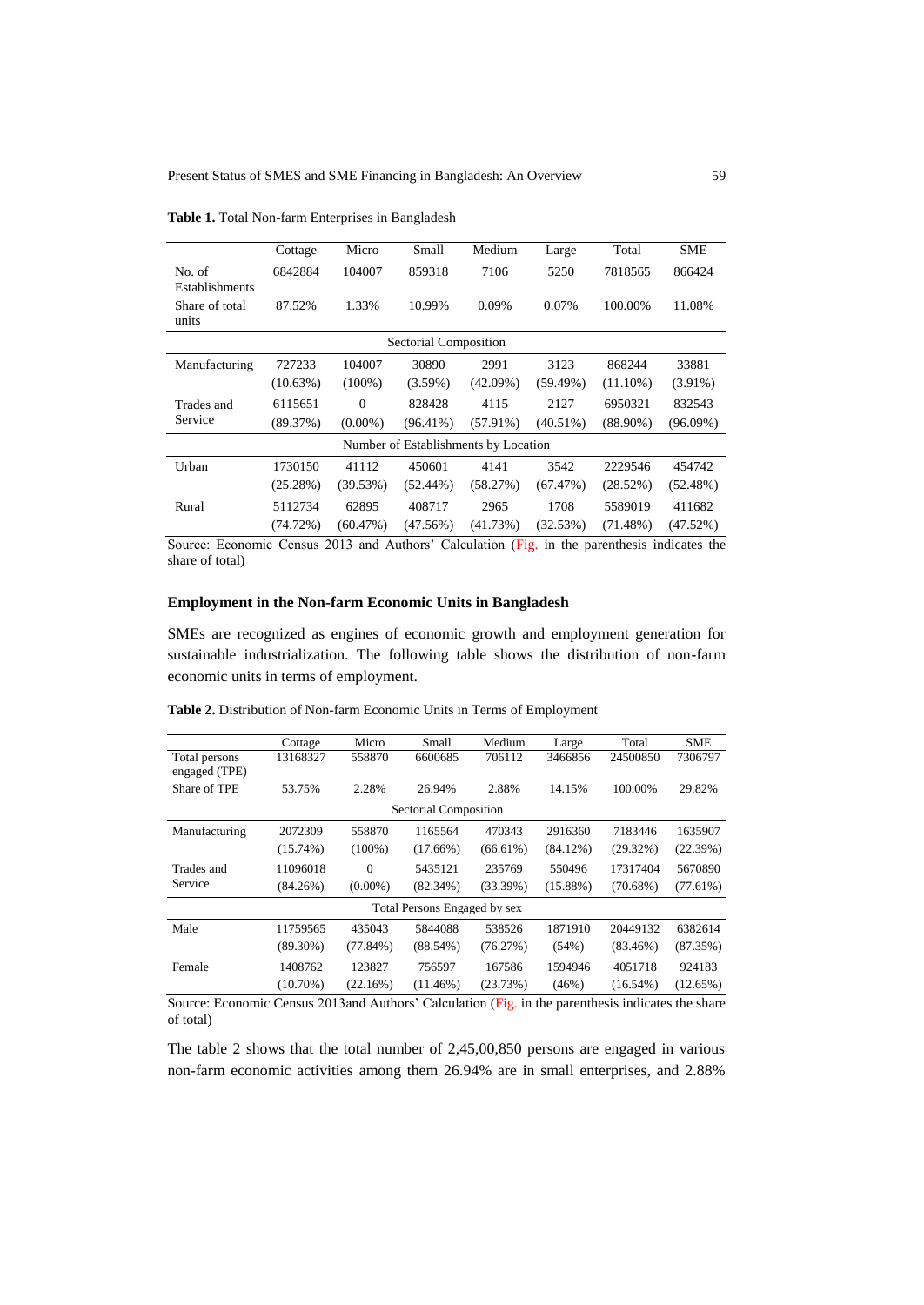are in medium enterprises. Therefore, 29.82% of the total persons engaged in non-firm economic activities are engaged in the SME sector. This table also shows that cottage and micro sectors of economic activities secured first and last position in term of total person engagement where 53.75% and 2.28% are engaged respectively. Though, only 14.15 percent of TPE in non-firm economic activates are engaged in the large sector, 46 percent of the TPE in this sector are female. Again, 29.82 percent of TPE in non-firm economic activates are engaged in SME sector, and 12.65 percent of the TPE in this sector are female.

#### **The Growth of SMEs in Bangladesh**

The growth has been calculated based on the permanent establishments of the two economic censuses, Economic census 2001 & 03 and 2013. The definition of the type of establishments under the two economic censuses is different. So, comparing the figures between the two economic censuses may not show the actual scenario regarding the growth of the SMEs and the employment in the SME sector in Bangladesh.

Economic 2013 2003 Annual Growth (%) Total Urban Rural Total Urban Rural Total Urban Rural Total 4514091 1577632 2936459 2991249 1118442 1872807 4.20 3.50 4.60 Cottage + Micro 3731676 1143577 2588099 2911359 1074192 1837167 2.51 0.63 3.49 Small 770063 426376 343687 72935 39127 33808 26.58 26.98 26.10

Medium 7105 4140 2965 3266 2193 1073 8.08 6.56 10.70 SME 777168 430516 346652 76201 41320 34881s 26.14 26.41 25.81 Large 5247 3539 1708 3689 2930 759 3.59 1.91 8.45

**Table 3.** Growth of SMEs in Bangladesh between Economic Census 2001 & 03 and 2013.

Source: Economic Census 2013 and Authors' Calculation

From the table 3, it is found that the annual growth rate of small type of enterprises is the highest (26.58%) followed by medium (8.08%), large (3.59%) and cottage and micro (2.51%). Again, the annual growth rate of the rural sector is higher (4.60%) than the urban (3.50%) where the total growth rate of all type of establishments is 4.20 percent. This table also shows that the annual growth rate of SME sector is higher than the other sectors in Bangladesh.

The table 4 shows that the annual growth rate of employment under small type of industry is the highest (17.22%) followed by medium (12.31%), large (10.18%) and cottage and micro (2.16%). Again, the annual growth rate of employment under the rural sector is higher (8.27%) than the urban (5.57%) where the total growth rate of employment under all type of establishments is 6.99 percent. The growth of SME is higher than the other sectors in Bangladesh. Again, the growth of employment in SME is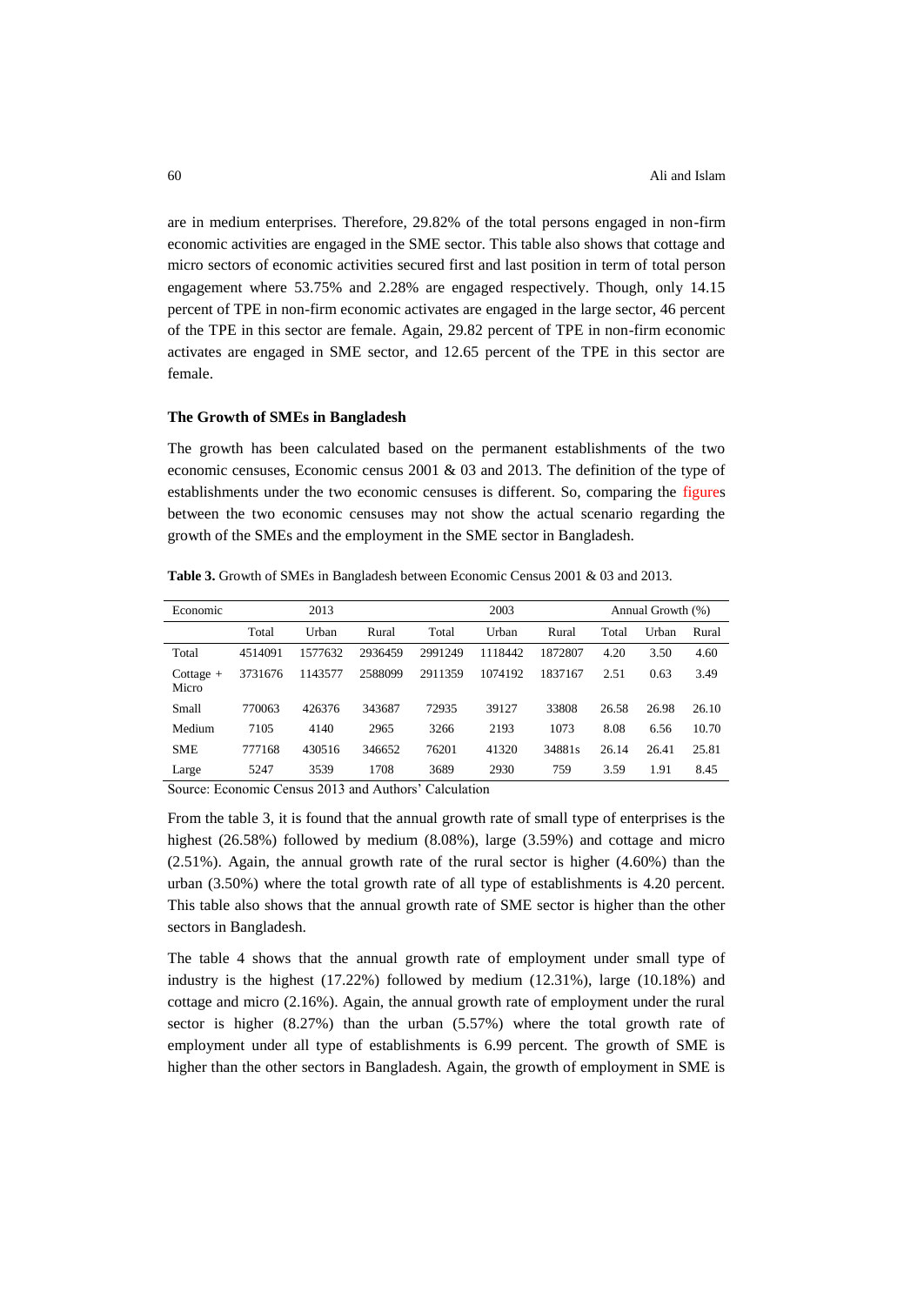higher than the growth of employment in the other sectors in Bangladesh. This sector contributes to develop the rural sector of Bangladesh which may lead to develop the country as the industrialization of Europe or the beginning of a machine industry took place only after a rapid growth and economic change of a principally rural industry (Mendels, 1972).

**Table 4.** Growth of Employment in SMEs in Bangladesh between Economic Census 2001 & 03 and 2013.

| Economic<br><b>Sectors</b> |          | 2013    |          | 2003    |         |         | Annual Growth (%) |         |       |
|----------------------------|----------|---------|----------|---------|---------|---------|-------------------|---------|-------|
|                            | Total    | Urban   | Rural    | Total   | Urban   | Rural   | Total             | Urban   | Rural |
| Total                      | 19062978 | 8397411 | 10665567 | 9702282 | 4882924 | 4819358 | 6.99              | 5.57    | 8.27  |
| $Cottage +$<br>Micro       | 8499449  | 2791285 | 5708164  | 6861796 | 2924217 | 3937579 | 2.16              | $-0.46$ | 3.78  |
| Small                      | 6390577  | 3001606 | 3388971  | 1304935 | 725378  | 579557  | 17.22             | 15.26   | 19.32 |
| Medium                     | 706111   | 337709  | 368402   | 221123  | 150350  | 70773   | 12.31             | 8.43    | 17.94 |
| <b>SME</b>                 | 7096688  | 3339315 | 3757373  | 1526058 | 875728  | 650330  | 16.61             | 14.32   | 19.17 |
| Large                      | 3466841  | 2266811 | 1200030  | 1314428 | 1082979 | 231449  | 10.18             | 7.67    | 17.89 |

Source: Economic Census 2013 and Authors" Calculation

### **Regulations, Policies, and Organizations for the Development of SMEs in Bangladesh**

Ministry of Industries, National SME Task Force, Bangladesh Bank, and Micro Credit Regulatory Authority are the Regulators and Policy makers for the Development of SMEs in Bangladesh. Again, SME Cell, the SME Foundation, the Bangladesh Small and Cottage Industries Corporation, the Bangladesh Industrial Technical Assistance Centre (BITAC), the Bangladesh Council of Scientific and Industrial Research (BCSIR), and the Business Promotion Council (BPC) and other several organizations are involved in SME development in Bangladesh. Ministry of Industries formulates various industrial policies for the development of industries, including the SME sector in Bangladesh. Though the various industrial policies were formulated for industrial development for a specified time, more attention has been given on the SME by the Industrial Policy-2005. Chapter six of National Industrial Policy-2010 was about stimulating micro and cottage, small and medium industries. The policy of "One Village One Product" and creating the advisory center in each district to provide the one-stop service for the SME are taken under the National Industrial Policy-2016 (National Industrial Policy, 2016)."The Policies and Strategies for Development of SMEs 2005," had been formulated by SME Cell of the ministry of industries of Bangladesh. It had given a proposal to form an SME foundation as a central organization for the development of SMEs in Bangladesh."National Taskforce" for SME Development had been formulated by the government in 2003 for promoting rapid growth of SMEs in Bangladesh to accelerate the growth of the economy and alleviate poverty. SME and Special Programmes Department of Bangladesh Bank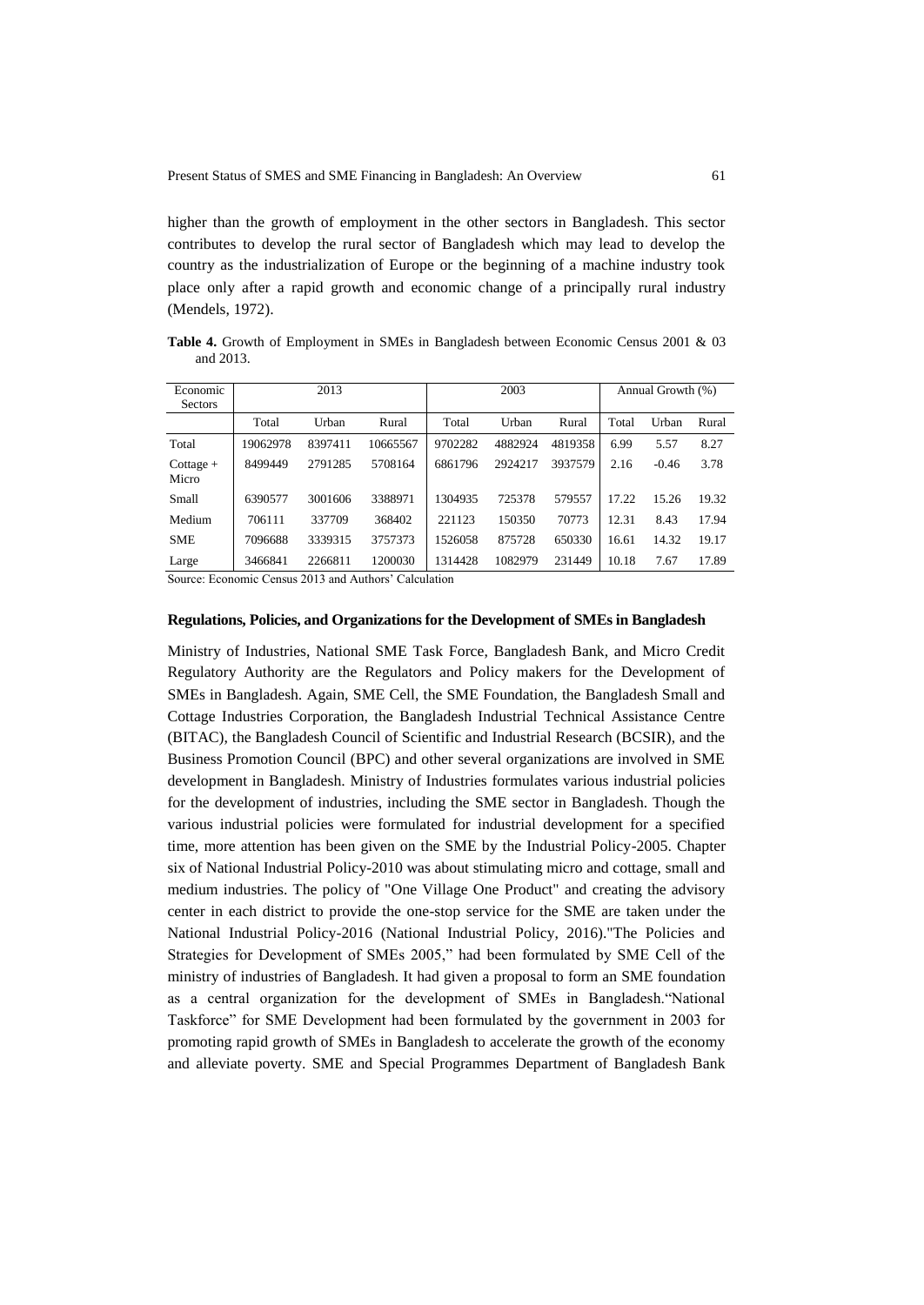has been formulated a policy of "Small and Medium Enterprises Credit Policies and Programs (2010)" and proposed the target for SME credit, special arrangement for women entrepreneurs and the adoption of cluster development policy by banks and nonbank financial institutions (Website of Bangladesh Bank, 08 May, 2017).SME Foundation has been established as a central institution for SME development in Bangladesh. The vision of this foundation is to promote small and medium enterprises (SMEs), create entrepreneurs and increase the capability of the existing entrepreneurs in the SME sector for alleviating poverty, generating employment and there by accelerating economic growth (Website of SME Foundation, 11 August 2017).

### **Privileges for Women Entrepreneurs**

According to the guideline of the "SME credit policies and programs" of SME and Special Programmes Department of Bangladesh Bank, banks & financial institutions (FIs) will give the highest priority to disburse the SME credit to the women entrepreneurs in SME sector. Again, banks/FIs will have to give priority in receiving loan application from women entrepreneurs and make settlement of loan disbursement within a reasonable time. Special advice and service center shall have to be established in selected branches to ensure a service-friendly approach for women entrepreneurs. Women Entrepreneurs' "Dedicated Desk's hall has to be established in each bank and FIs with providing required and suitable manpower having training on SME financing. A lady officer shall have to be appointed as chief of the dedicated desk. Banks/Financial institutions have to send the branch wise list of Women Entrepreneurs "Dedicated Desk' to SME and Special Programmes Department of Bangladesh Bank (Bangladesh Bank, 2010). At least, 15 percent of total Bangladesh Bank refinance fund for SME sector has to be allocated for women entrepreneurs. Banks and financial institutions may sanction up to Tk. 25,00,000 to women entrepreneurs against the personal guarantee. In that case, group security/social security may be considered. The interest rate for women entrepreneurs will be Bank rate (which is 5% as of July 2017) plus a maximum 5%; i.e., not more than 10% per annum (Ibid). In the National Industrial Policy 2016, the women entrepreneurs are given priority for access to credit. According to this policy, at least 15 percent of the SME credit will be allocated to the women entrepreneurs. Necessary steps will be taken to increase the minimum limit of the collateral-free loan for the women entrepreneurs (National Industrial Policy, 2016). Women Entrepreneurship Development wing of the SME Foundation is trying to bring the women entrepreneurs to the mainstream of the development process and facilitate them for women empowerment. The main activities of this wing are: institutional capacity building of women chamber/trade bodies, formulate a gender action plan, conduct a study on women entrepreneurs, organize women entrepreneur conference, national SME women entrepreneurship award, SME product fair for women entrepreneur, etc. This wing also tries to encourage bankers to finance the enterprises of women entrepreneurs (Website of SME Foundation, 11 August, 2017).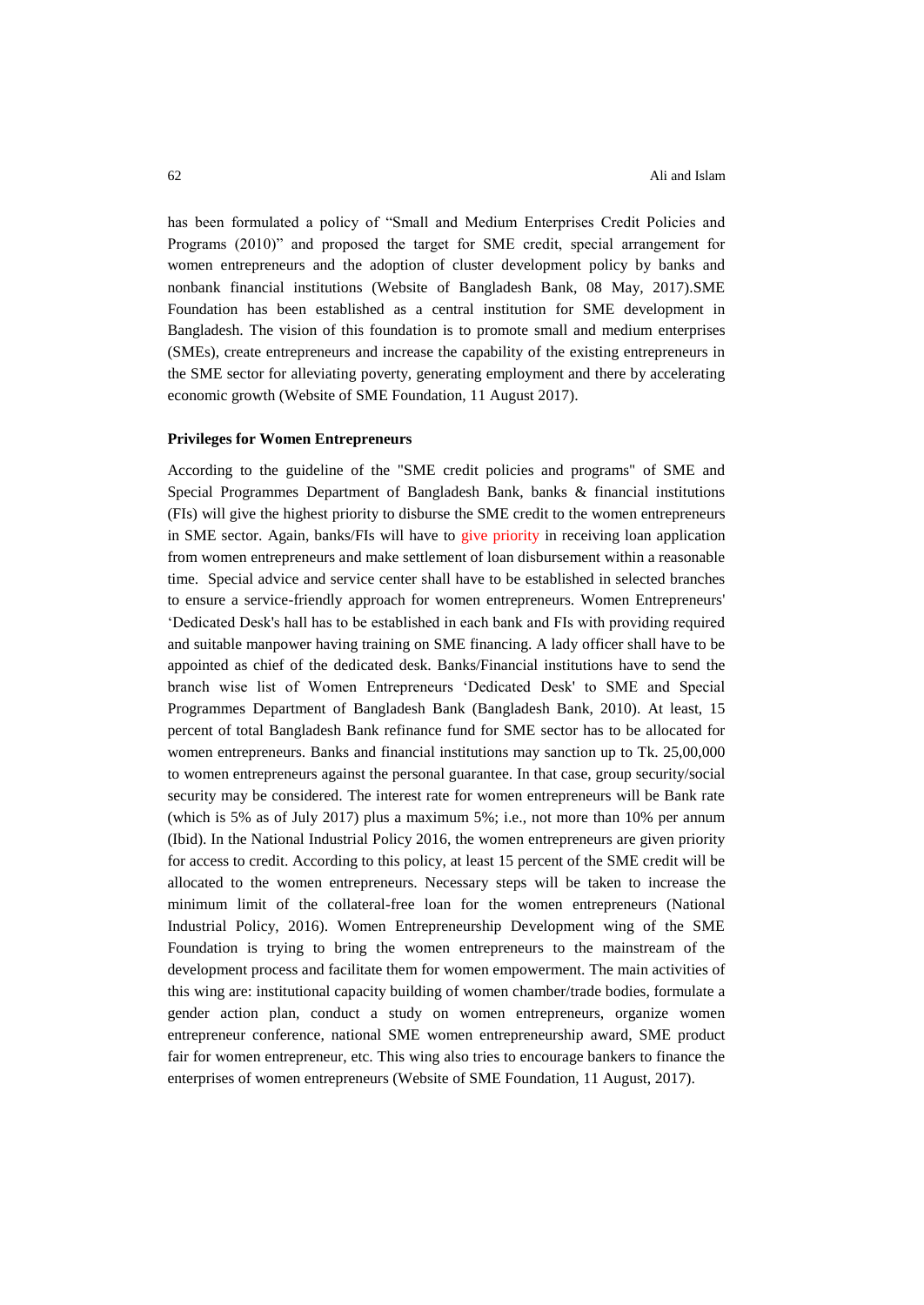### **The trend of SME Financing in Bangladesh**

As of May 2017, 56 scheduled banks and 33 non-bank financial institutions (NBFIs) are operating in Bangladesh under the controlled supervision of Bangladesh Bank. Cottage, micro, small, and medium industries are considered as a potential sector for new employment generation through encouraging and expanding the business activities (Bangladesh Economic Review, 2016). Banks and non-bank financial institutions (NBFIs) have taken the initiative for financing the SME sector for the development and expansion of this sector. The following table shows the credit scenario of industrial and SME sectors by the banks and the non-bank financial institutions.

**Table 5.** Distribution of Industrial Credit and Credit for SME Financing by Banks and Non-bank Financial Institutions (NBFIs)

|             |                      |                                                                | Total Distribution of Credit (In Crore Tk.) |             | No. of Entrepreneurs |
|-------------|----------------------|----------------------------------------------------------------|---------------------------------------------|-------------|----------------------|
| Years       | Industrial<br>Credit | <b>SME</b> Credit to<br><b>SME</b> Credit<br>Women Enterprises |                                             | <b>SMEs</b> | Women-<br>Led SMEs   |
| $2012 - 13$ | 145693.87            | 79346.57                                                       | 2473.00                                     | 642647      | 36263                |
| $2013 - 14$ | 168413.91            | 90.605.15                                                      | 3643.11                                     | 578018      | 28983                |
| $2014 - 15$ | 215530.42            | 109473.00                                                      | 3879.00                                     | 699957      | 193309               |
| $2015 - 16$ | 264887.90            | 125041.00                                                      | 5427.00                                     | 603833      | 41686                |
|             |                      |                                                                | Growth                                      |             |                      |
| $2012 - 13$ |                      |                                                                |                                             |             |                      |
| $2013 - 14$ | 15.59%               | 14.19%                                                         | 47.32%                                      | $-10.06\%$  | $-20.08%$            |
| $2014 - 15$ | 27.98%               | 20.82%                                                         | 6.47%                                       | 21.10%      | 566.97%              |
| $2015 - 16$ | 22.90%               | 14.22%                                                         | 39.91%                                      | $-13.73%$   | $-78.44\%$           |

Source: Bangladesh Economic Review (Different Years)

From table 5, it is found that the total distribution of credit to the industrial sector and SME sector is gradually increasing over the years. The growth rate of credits to the industrial sector and SME sector has been increased in the FY2014-15 based on the previous years. Again, the growth rate of credits to the industrial sector and SME sector has been decreased in the FY2015-16 based on the previous years. The growth of credit in the industrial sector is higher than the growth of credit in the SME sector. Again, the growth of SME credit to women enterprises is higher than the growth of credit in the industrial sector.

**Table 6.** Share of Industrial Credit to SME Sector

| Years       | Share of Industrial Credit to SME Sector (%) | Share of SME                               |                     |
|-------------|----------------------------------------------|--------------------------------------------|---------------------|
|             | <b>SME</b> Credit                            | <b>SME</b> Credit to Women-Led Enterprises | Credit to Women-    |
|             |                                              |                                            | Led Enterprises (%) |
| $2012 - 13$ | 54.46                                        | 1.70                                       | 3.12                |
| $2013 - 14$ | 53.80                                        | 2.16                                       | 4.02                |
| $2014 - 15$ | 50.79                                        | 1.80                                       | 3.54                |
| $2015 - 16$ | 47.21                                        | 2.05                                       | 4.34                |

Source: Bangladesh Economic Review (Different Years) and Authors" Calculation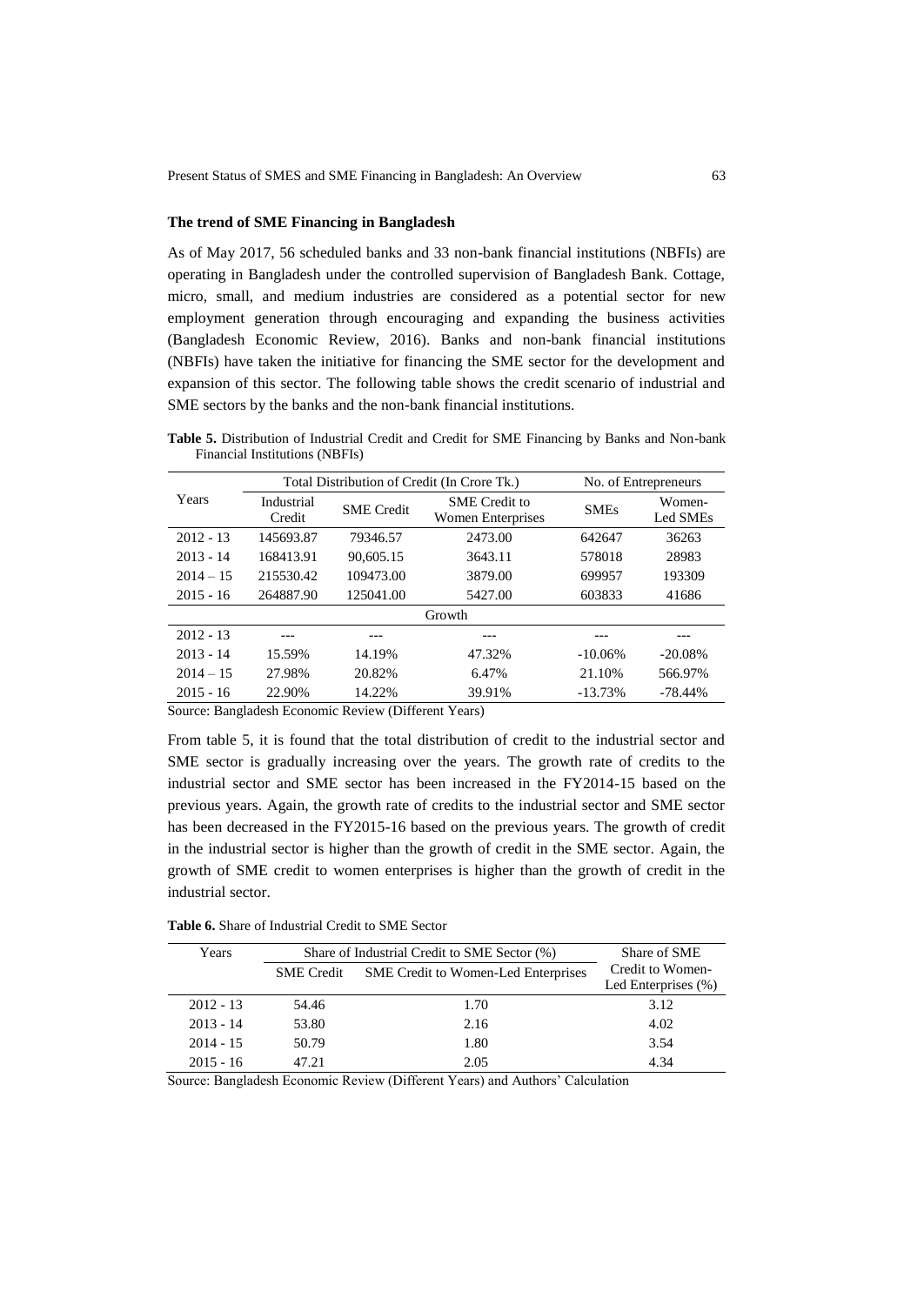The table 6 shows that the share of industrial credit to SME sector is gradually decreasing over the years though the share of industrial credit to women-led enterprises of SME sector is sometimes increasing and sometimes decreasing over the years. On the other hand, the share of SME credit to women-led enterprises is also sometimes increasing and sometimes decreasing over the years.

**Table 7.** Distribution of Credit for SME Financing by Banks and Non-bank Financial Institutions (NBFIs)

| Years | Target                                 | Achievement    | Achievement   |             | Against<br>Against |            | <b>SME Loans Disbursement by Sector</b><br>(crore) |  |
|-------|----------------------------------------|----------------|---------------|-------------|--------------------|------------|----------------------------------------------------|--|
|       | (crore)                                | Target (crore) | Target $(\%)$ | Trading     | Manufacturing      | Service    |                                                    |  |
| 2010  | 38858.12                               | 53543.93       | 138%          | 35040.53    | 15147.72           | 3355.68    |                                                    |  |
|       |                                        |                |               | $(65.44\%)$ | (28.29%)           | (6.27%)    |                                                    |  |
| 2011  |                                        | 53719.44       |               | 34382.64    | 15805.95           | 3530.85    |                                                    |  |
|       | 56940.13                               |                | 95%           | $(64.00\%)$ | $(29.42\%)$        | $(6.57\%)$ |                                                    |  |
|       |                                        |                |               | 44225.19    | 21897.33           | 3630.90    |                                                    |  |
| 2012  | 59012.78                               | 69753.42       | 118%          | $(63.40\%)$ | (31.39%)           | $(5.21\%)$ |                                                    |  |
|       |                                        |                |               | 56703.72    | 24016.64           | 4602.89    |                                                    |  |
| 2013  | 74186.87                               | 85323.25       | 115%          | $(66.46\%)$ | (28.15%)           | $(5.39\%)$ |                                                    |  |
| 2014  | 89030.94                               | 100910.15      | 113%          | 62767.18    | 30246.20           | 7896.77    |                                                    |  |
|       |                                        |                |               | $(62.20\%)$ | (29.97%)           | $(7.83\%)$ |                                                    |  |
|       |                                        |                |               | 73551.78    | 30462.02           | 11856.68   |                                                    |  |
| 2015  | 115870.48<br>104586.49                 | 112%           | $(63.48\%)$   | (26.29%)    | $(10.23\%)$        |            |                                                    |  |
|       |                                        |                |               | 90547.57    | 35168.63           | 16219.19   |                                                    |  |
|       | 2016<br>113503.34<br>141935.39<br>125% |                |               | (63.79%)    | (24.78%)           | (11.43%)   |                                                    |  |

Source: Bangladesh Economic Review (Different Years) and Authors" Calculation (Fig. in parenthesis shows the share of the credit.)

The lending target to SMEs was introduced by Bangladesh Bank in 2010 for banks and NBFIs. The banks and NBFIs have distributed more than the targeted of SME lending since the year 2010 except the year 2011. The banks and NBFIs have achieved 95 percent of the targeted of SME lending in the year 2011. The table 7 shows that most of the SME lending (more than sixty percent) is going to the trading sector, followed by the manufacturing sector and the service sector. More than fifty percent of total SME loans have been disbursed in the small enterprises, and a major portion (more than seventy percent) of the loans by banks and NBFIs have been distributed in the urban region (Asian Development Bank, 2014). The banking sector in Bangladesh is the largest provider of credit to the SME sector. Bank lending to the SME sector amounted to Tk. 980,330 million that was 97.1 percent of the total SME loans in 2014. The remaining 2.9 percent was made by NBFIs. In 2014, banks expanded their SME credit portfolio by 17.5 percent (Ibid).

Poor quality of the collateral, inadequate documentation, and ill-defined business plans are the main challenges faced by banks for financing SMEs. Guarantee requirements, stringent collateral, and relatively high-interest rates for SME lending might be a critical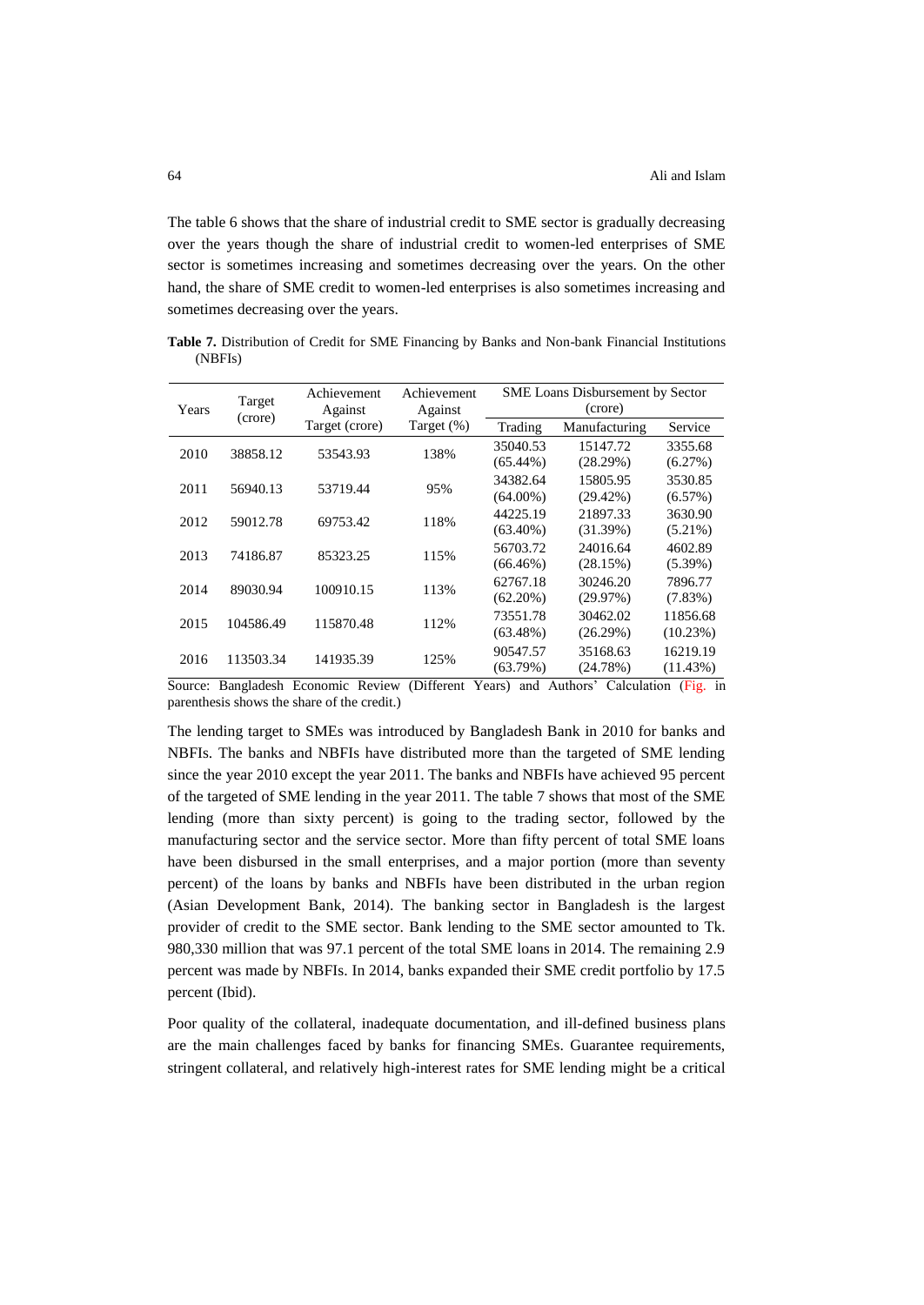barrier for SMEs to access to finance. Banks are reluctant to provide credit for new borrowers, and in most cases, business experience of 2 or more years is needed for SMEs to access bank credit (Ibid). Expanding geographical coverage to serve more clients is the main challenge for NBFIs in serving SMEs. Almost all NBFIs in Bangladesh are urbancentric with limited branches in rural areas. SMEs in urban areas are well served, but the financing gap is more significant in semi-urban and rural areas (Ibid).

**Table 8.** Non-performing Loans (NPLs) to SME Sector

| Item                                             | 2010 | 2011 | 2012 | 2013 | 2014 |  |
|--------------------------------------------------|------|------|------|------|------|--|
| NPL SME clients to total SME<br>borrowers $(\%)$ | 3.6  | 3.6  | 6.4  | 7.9  | 11.8 |  |
| SME NPLs to total loans (%)                      | 0.8  | 0.7  | 1.4  | 1.9  | 2.8  |  |
| Gross NPLs to total loans (%)                    | 7.1  | 6.2  | 10.0 | 8.9  | 11.6 |  |
| Source: Asia SME Finance Monitor 2014            |      |      |      |      |      |  |

Table 8 shows that the non-performing SME clients to the total SME sector are gradually increasing over the years, and it was alarming as it was 11.8 percent in the year 2014. Though, SME NPLs to total loans and gross NPLs of total loans are increasing over the years, but SME NPLs to total loans was only 2.8 percent compared to the 11.6 percent gross NPLs to total loans.

#### **Refinancing Facilities for SMEs**

For the expansion and development of cottage, micro, small and medium industries, Bangladesh Bank has been continuing its refinancing facilities during FY2015-16 for banks and NBFIs against their financing to SMEs. Access to finance is inevitable for SME sector development. In many cases, entrepreneurs raise complain regarding the high rate of interest. Indeed, a higher rate of interest is a major hindrance, but the availability of adequate fund is very much important. That is why Bangladesh Bank is committed to facilitating SME credit through refinance window (Bangladesh Bank, 2010).

Table 9 shows that most of the loans under the refinancing scheme of Bangladesh Bank have gone for mid-term financing followed by long-term financing and financing for working capital. Again, most of the commercial/trade enterprises have got a loan under the refinancing scheme of Bangladesh Bank followed by industry and service enterprises. This table also shows that a total number of beneficiary enterprises is gradually increasing over the years. To provide start-up capital to the new cottage, micro, and small enterprises, Bangladesh Bank has created a new fund worth Tk.100 crore from its source. Under this fund the selected prospective entrepreneurs those are trained by recognized public and private training providers have the opportunity to get maximum of Tk. 25 lakh with collateral and Tk.10 lakh without collateral at 10 percent interest rate (bank rate +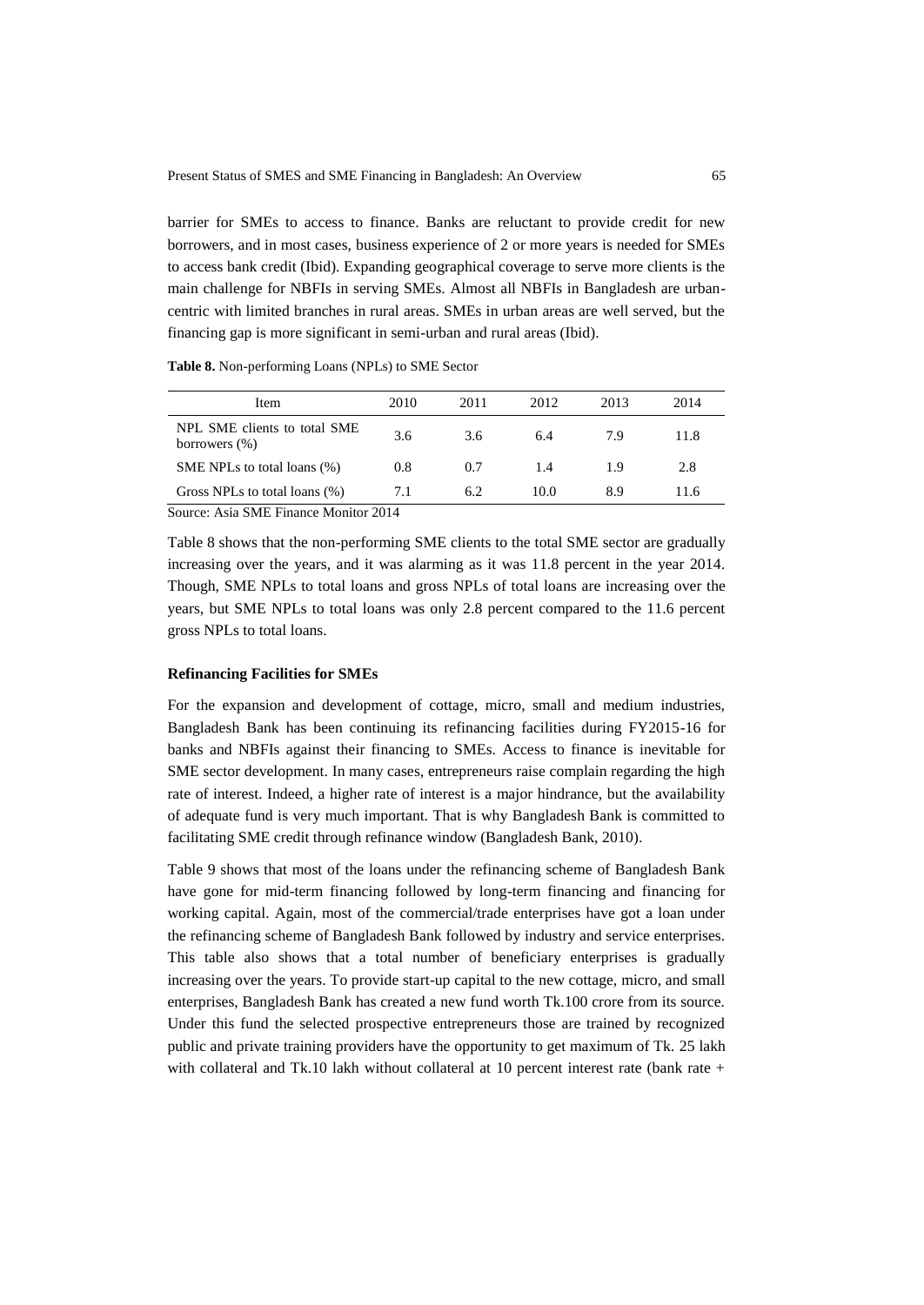5%). As of 30 June 2016, 206 new SMEs have been refinanced the worth of Tk.8.16 crore (Bangladesh Economic Review, 2016).

| Amount Refinanced (In Crore Taka) |                    |                  |                   | No. of Beneficiary Enterprises |                    |                           |         |       |
|-----------------------------------|--------------------|------------------|-------------------|--------------------------------|--------------------|---------------------------|---------|-------|
| Years                             | Working<br>Capital | Mid Term<br>Loan | Long term<br>Loan | Total<br>Loan                  | Industrial<br>Loan | Commercial/<br>Trade Loan | Service | Total |
| 2010-2011                         | 498.93             | 974.90           | 456.83            | 1930.66                        | 6073               | 12163                     | 2955    | 21191 |
| 2011-2012                         | 620.29             | 1470.4           | 544.48            | 2735.01                        | 10192              | 18300                     | 4974    | 33456 |
| 2012-2013                         | 704.36             | 1675.04          | 740.98            | 3.120.38                       | 12690              | 20155                     | 5802    | 38647 |
| 2013-2014                         | 777.71             | 1.889.83         | 921.39            | 3.588.93                       | 14.586             | 21,547                    | 6.528   | 42661 |
| 2014-2015                         | 1049.08            | 2246.63          | 1507.89           | 4803.6                         | 17476              | 23321                     | 6913    | 47710 |
| 2015-2016                         | 1355.94            | 2580.73          | 1806.52           | 5743.19                        | 18660              | 25634                     | 7438    | 51732 |
|                                   |                    |                  |                   |                                |                    |                           |         |       |

**Table 9.** SME Refinancing Facilities

Source: Bangladesh Economic Review (Different years).

### **SME Financing and Capital Market in Bangladesh**

Bangladeshi capital market consists of two (02) stock exchanges. These are the Dhaka Stock Exchange (DSE) and Chittagong Stock Exchange (CSE). The capital market performs the function of issuing primary equity and trading secondary equity. The instruments in these exchanges are equity securities (shares), debentures and corporate bonds. The capital market is regulated by the Bangladesh Securities and Exchange Commission (BSEC). Under the capital market, the Dhaka Stock Exchange (DSE) is the largest stock exchange in Bangladesh. The total number of companies listed on DSE is 331 with having total market capitalization 3847492.863 million as on 08 May 2017 (Website of Dhaka Stock Exchange, 08 May 2017). The Chittagong Stock Exchange (CSE) is another stock exchange, and the number of companies listed on the CSE is 306 as on 08 May 2017(Website of Chittagong Stock Exchange, 08 May 2017). The minimum paid-up capital required for listing on both the DSE and the CSE is Tk. 30 crore, which restricts SMEs from accessing these markets (DSE & CSE, 2015). The DSE also operates an over-the-counter (OTC) market. Currently, only companies delisted from the mainboard can be traded on the OTC market, but the DSE is evaluating the possibility of allowing SMEs to trade on the OTC as the minimum capital requirement for OTC trading is only Tk. 5 crores. The OTC market is regulated by the Bangladesh Securities and Exchange Commission Rules 2001. As of May 2017, 66 companies were trading on the OTC market (Website of Dhaka Stock Exchange, 08 May 2017). According to the definition of Bangladesh Bank, SME refers to the establishment/ firm/business, which is not a public limited company and complies the certain criteria (Bangladesh Bank, 2010). Therefore, SMEs are not eligible to collect the fund from the capital market in Bangladesh.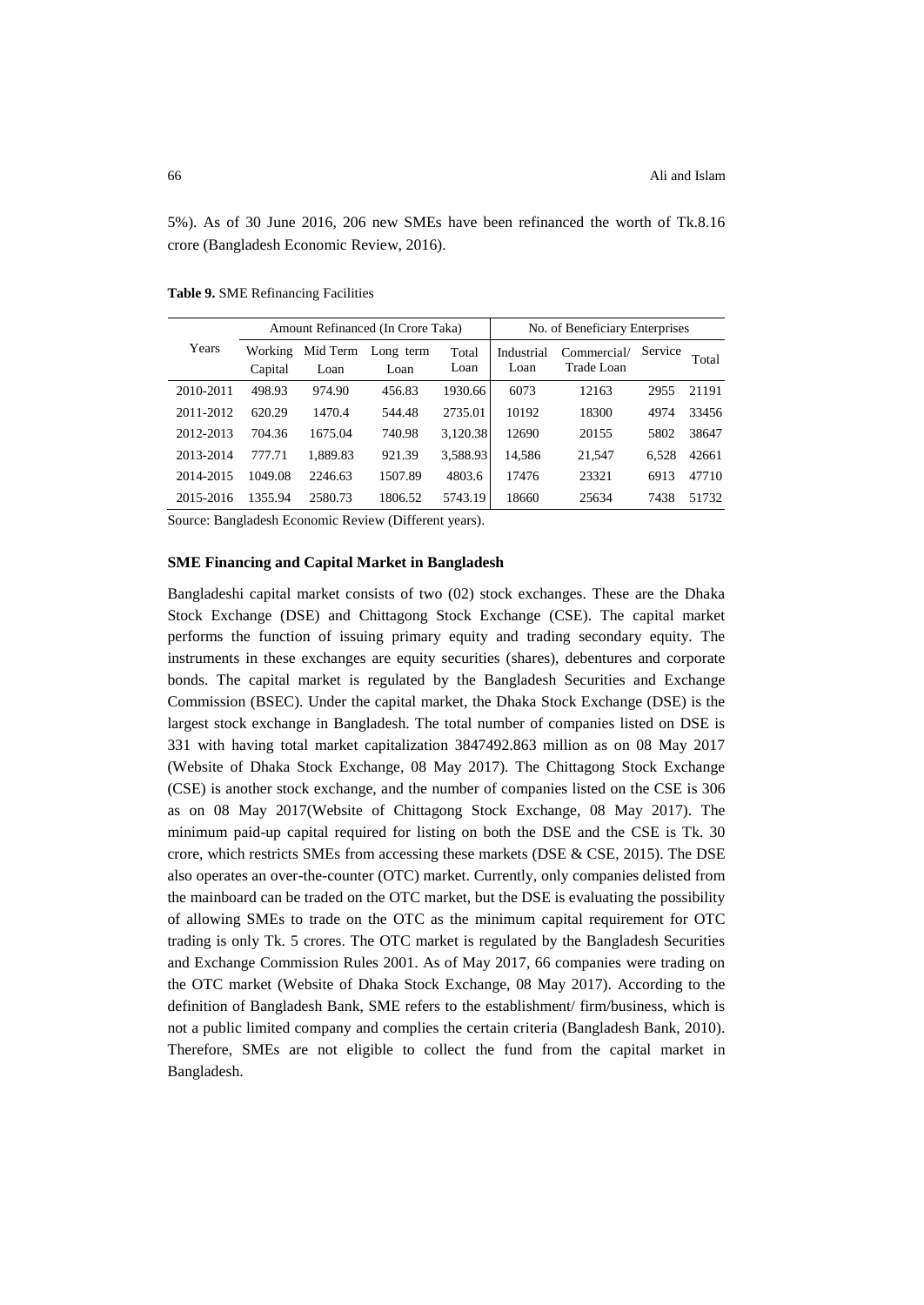### **Financing Problem in SME Sector**

Various polices have been taken and implemented by Bangladesh Bank and other institutions to increase the accessibility of SMEs to credit. The following table shows that access to finance is the main constrains faced by 80 percent SMEs of the study population. Among them, 85 percent desired to take a loan from the institutional source/s but did not get any loan. Again, 91 percent of the study SMEs could not go for full capacity utilization due to the financing problem. The main barrier of applying for a bank loan is the collateral demanded by the lenders.

#### **Table 10.** Financing Problems in SME Sector

|       | Access to<br>Institutional<br>Credit | Desire to Take Loan<br>from Institutional<br>Source/s | Suffering from<br>Financing<br>problem | Collateral<br><b>Requirement Creating</b><br>Barrier to Get Loan |
|-------|--------------------------------------|-------------------------------------------------------|----------------------------------------|------------------------------------------------------------------|
| Yes   | 20(20%)                              | 68 (85%)                                              | 91 (91%)                               | 58 (71.5%)                                                       |
| No    | 80 (80%)                             | 12(15%)                                               | 09(9%)                                 | 22 (27.5%)                                                       |
| Total | 100 (100%)                           | 80 (100%)                                             | 100 (100%)                             | 80 (100%)                                                        |

Source: Authors" Calculation from the Data of Field Survey (Fig. in parenthesis indicates the percentage of total)

The table 11 implies that the SMEs have to pay on average 14.44 percent interest on institution credit and 31.22 percent on non-institution credit.

| Table 11. Average Rate of Interest and SME Financing Gap |  |  |
|----------------------------------------------------------|--|--|
|----------------------------------------------------------|--|--|

| Average Interest Rate (%)               |            |  |  |  |  |
|-----------------------------------------|------------|--|--|--|--|
| Interest rate on institution credit     | 14.44      |  |  |  |  |
| Interest rate on non-institution credit | 31.22      |  |  |  |  |
| SME Financing Gap (in Tk.)              |            |  |  |  |  |
| Total Demand for Credit                 | 1559762.00 |  |  |  |  |
| Institutional Credit (Supply of Credit) | 468850.00  |  |  |  |  |
| <b>Financing Gap</b>                    | 1090912.00 |  |  |  |  |

Source: Authors" Calculation from the Data of Field Survey

The financing gap in SME sector has occurred as demand for credit exceeds the supply of credit. The above table shows that the financing gap on average in each SME is Tk. 1090912 of the study population.

#### **Missing Middle**

SMEs are the enterprises whose financial requirements are too large for micro finance institutions and too small for bank and financial institutions. Again, the micro and the smallest enterprises are served for financing by micro finance institutions (MFIs), and the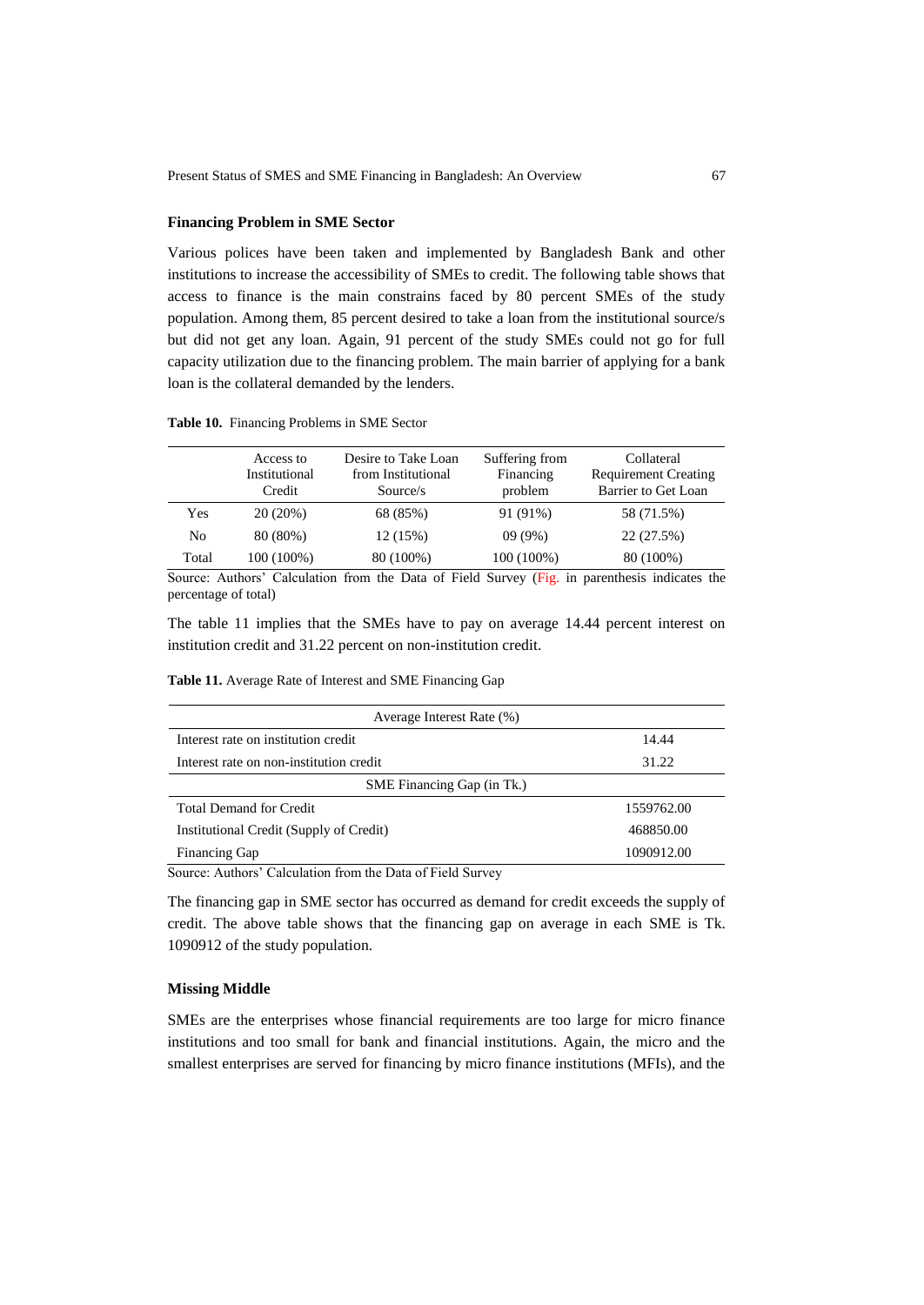large enterprises are served for financing by banks and NBFIs. SMEs fall in-between these two market segments. This situation of financing in the SME sector is called missing middle, which is represented in the following fig.



Source: Authors' Calculation from Economic Census 2013 and adapted from Badrul and Akhter  $(2014).$ 

### **Fig. 1:** Underserved Market Segments in Bangladesh (Percentages represent the enterprises)

Missing middle in the financing pyramid means that SME enterprises are neither getting much finance from the MFIs, nor banks and other financial institutions (Badrul and Akhter, 2014). A study shows that due to the lack of experience in record-keeping, poor credit granting practices, over expansion and lack of knowledge of suppliers, 25 percent of start-ups are shut down within the first year of establishment (Hussain, 2014). Generally, most financial institutions do not provide any credit to new borrowers. As a result, a large number of entrepreneurs remain financially underserved. The main challenges faced by financial institutions in servicing SMEs are the inability to provide collateral security, inadequate documentation, and unstructured business planning (Ibid).In some cases, the problem of the SME financing gap may not occur due to the shortage of the supply of fund, but that the demand side cannot define their needs, and do not believe that they have access or could have access to financial services (International Finance Corporation, 2010).

#### **Conclusion**

The share of the rural economy is gradually increasing. The involvement of female workers in economic activities is significantly increasing over the years. The share of establishments in the SMEs sector is almost same in both rural and urban regions. The growth of SMEs and the growth of employment in the SME sector are higher than the other sectors in Bangladesh. This sector contributes to developing the rural sector of Bangladesh. The growth of credit in the industrial sector is higher than the growth of credit in of SME sector. Though the disbursement of credit to the SME sector is gradually increasing over the years, the share of industrial credit to the SME sector is gradually decreasing over the years. The SME NPLs to total loans was lower than the gross NPLs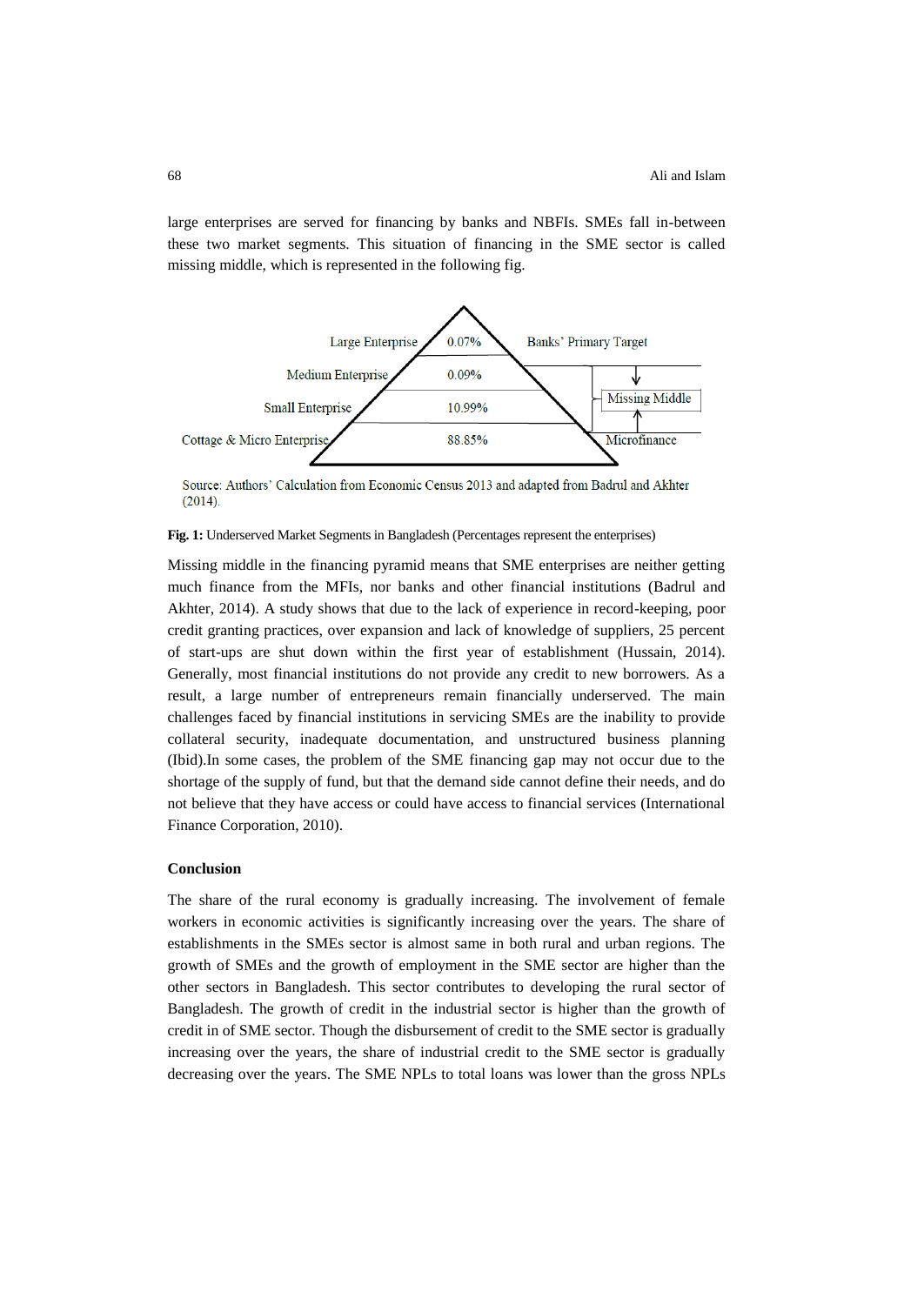to total loans. Various polices have been taken and implemented by Bangladesh Bank and other institutions to increase the accessibility of SMEs to credit, but the access to finance is the main constrains faced by 80 percent SMEs in the study area. Again, 91 percent of the study SMEs could not go for full capacity utilization due to the financing problem. The main barrier of applying for a bank loan is the collateral demanded by the lenders. The SMEs have to pay on average 14.44 percent interest on institution credit and 31.22 percent on non-institution credit. These interest rates are the nominal interest rates. This study suggests calculating the effective interest rate to know the actual scenario about the interest rate of SME financing. The financing gap on an average in each SME is Tk. 10,90,912 of the study SMEs. SME enterprises are neither getting much finance from the MFIs nor from banks and other financial institutions (FI), which is creating the missing middle problem. SMEs of Bangladesh have no access to the capital market, and the smoothly functioning capital market is missing in Bangladesh. If the financing problem of SME had been solved, the SMEs could have contributed more to the economy of Bangladesh. Therefore, the government should correct the financial market to ensure the accessibility of SMEs to credit.

#### **References**

- Abdin, M. J. 2015. SME cluster development key to speedy industrial growth. The Financial Express on March 5, 2015.
- Ahmed, K. 2009. Performance Evaluation of SMEs of Bangladesh*. International Journal of Business and Management,* Vol. 4, No. 7: 126.
- Alam, M. S. and Ullah, M. A. 2006. SMEs in Bangladesh and Their Financing: An Analysis and Some Recommendations, *The Cost and Management* Vol. 34 No. 3: 57-72.
- Alam, M. S. and Ullah, M. A. 2013. SMEs in Bangladesh and Their Financing: An Analysis and Some Recommendations. *The Cost and Management*, Vol. 34 No. 3: 56-64.
- Asian Development Bank. 2014. Asia SME Finance Monitor, Philippines.123-126pp.
- Badrul, H. M. and Akhter, T. 2014. Small and Medium Enterprises Financing in Bangladesh: The Missing Middle. *Int. J. Manag. Bus. Res*., 4 (4): 296-305.
- Bangladesh Bank. 2010. Small and Medium Enterprise (SME) Credit Policies & Programmes, Dhaka.5-8pp.
- Bangladesh Bank, SME & Special Programmes Department. 2016. Master Circular for SME Financing (SMESPD Circular No-1), Dhaka.1-2pp.
- Bosri, R. 2016. SME Financing Practices in Bangladesh: Scenario and Challenges Evaluation. *World Journal of Social Sciences* Vol. 6.No. 2: 39 –50.
- Chittagong Stock Exchange. 2015. Chittagong Stock Exchange (Listing) Regulations 2015, Chittagong. 5860p.
- Chowdhury, M. S. A., Azam, M. K. G. and Islam, S. 2013. Problems and Prospects of SME Financing in Bangladesh, *Asian Business Review*, Volume 2: 51-57.
- Dhaka Stock Exchange. 2015. Dhaka Stock Exchange (Listing) Regulations 2015, Dhaka. 5633p.
- Economic Census. 2013. Ministry of Planning, Government of the People's Republic of Bangladesh Dhaka.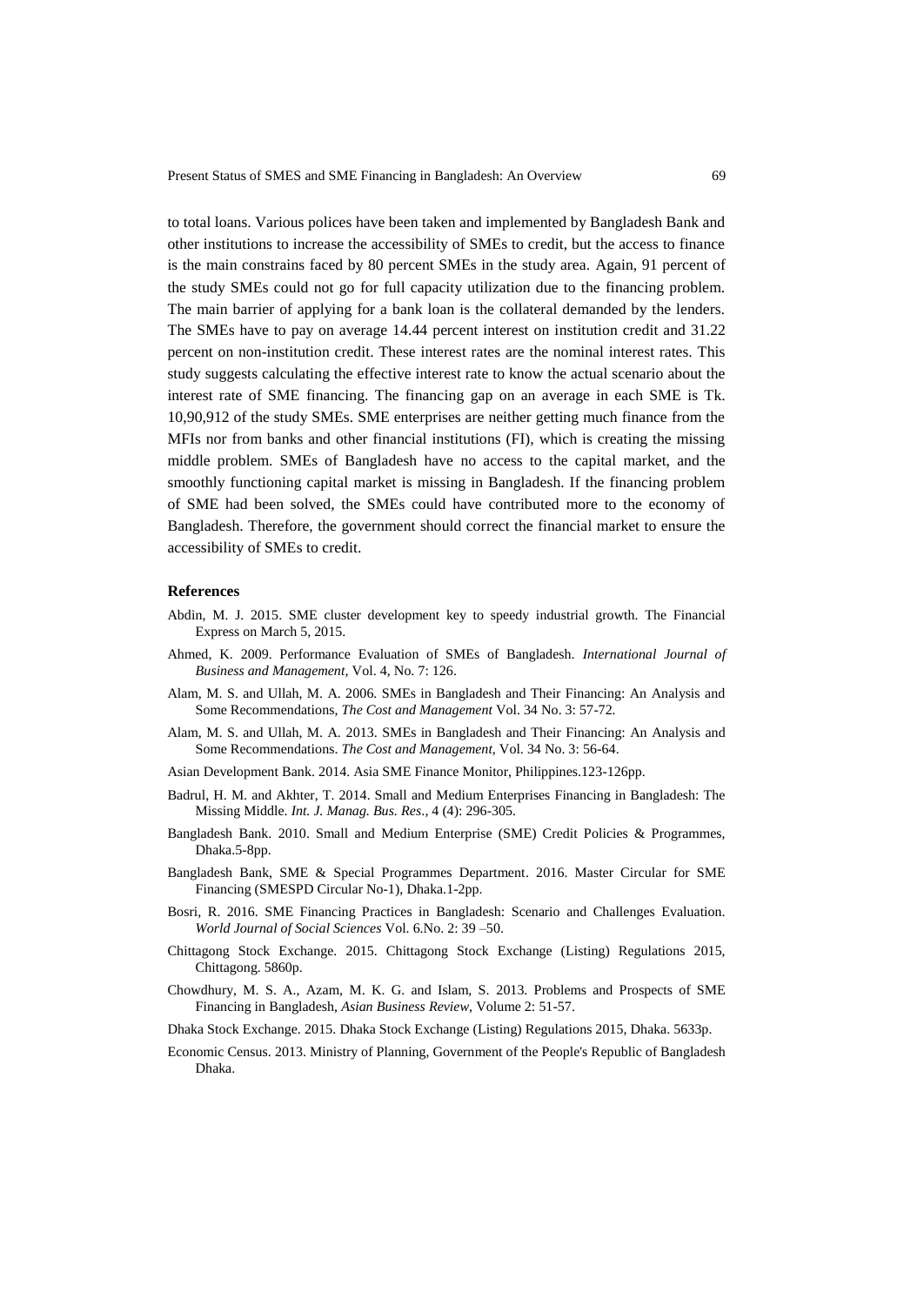- Helaluz Zaman, A. K. M. and M. Jahirul Islam. 2011. Small and Medium Enterprises Development in Bangladesh: Problems and Prospects. *ASA University Review*, Vol. 5 No. 1 :145.
- Hussain, S. R. F. 2014. Sustainable Business Model for SME Banking (NBFI Perspective). Paper presented at the national seminar on Sustainable Business Model for SME Banking, A.K.N. Ahmed Auditorium of Bangladesh Bank Training Academy, Dhaka. 21-23pp.
- International Finance Corporation (IFC). 2010. The SME Banking Knowledge Guide, Washington. 42p
- Mendels, F. F. 1972. Proto-Industrialization: The First Phase of the Industrialization Process. *The Journal of Economic History,* 32(01): 241-261.
- Ministry of Finance. 2016. Bangladesh Economic Review 2016, Government of the People Republic of Bangladesh, Dkaka.15p, 105p.
- National Industrial Policy. 2016. Ministry of Industry, Government of the People's Republic of Bangladesh, Dhaka.4-8pp.
- Qamruzzaman ACMA, M. 2015. Productivity and Performance Evaluation of SME Sector in Bangladesh: Evidence from the Historical Data. *Journal of Islamic Finance and Business Research*, Vol. 3. No. 1: 14-22.
- TaslimUddin, Md. 2014. A Study on Financing SME"s in Bangladesh. Journal of Economics and Sustainable development, Vol. 5, no.11: 162.

The Newage, April 12, 2015.

Website of Bangladesh Bank -Retrieved from https://www.bb.org.bd/on 07 May 2017.

Website of Chittagong Stock Exchange - Retrieved from http://www.cse.com.bd on 08 May 2017.

- Website of Dhaka Stock Exchange -Retrieved from http://www.dsebd.org on 08 May 2017.
- Website of SME Foundation Retrieved from www.smef.org.bd on 11 August, 2017.